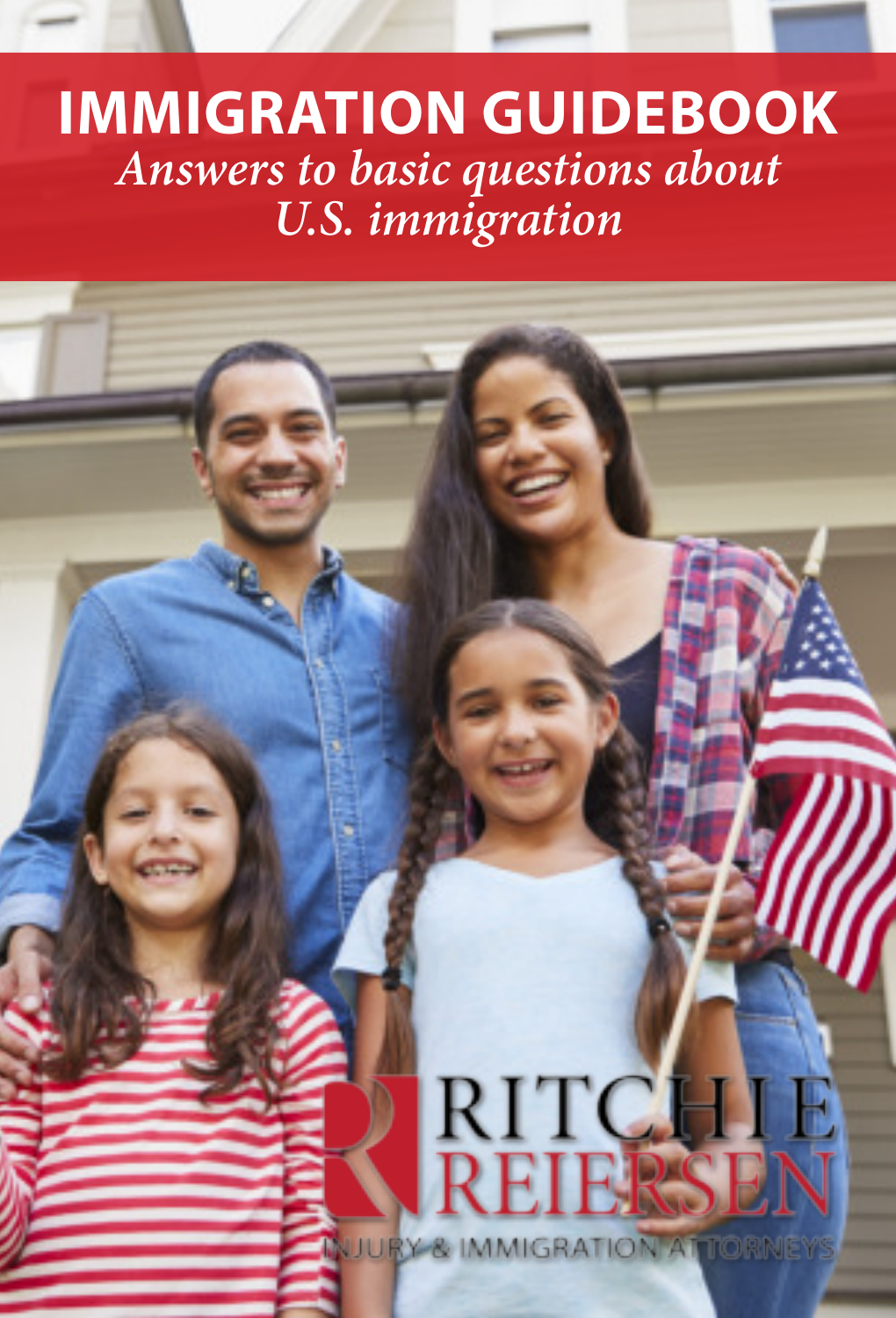#### INTRODUCTION

 U.S. immigration law is complicated and constantly changing. Additionally, the application process is confusing and very cumbersome. Some of the applications are hundreds of pages long and can take between 3 – 18 months before the applications are ever reviewed and approved.

Immigration law also has multiple facets, and each facet is governed by different statutes and acts adding complexity and uncertainty to the immigration realm.

 Immigration law also has multiple facets, and each facet is governed by different statutes and acts adding complexity and uncertainty to the immigration realm. A few of the facets include, but are not limited to, family-based petitions, K-1 fiancé visas, citizenship, naturalization issues, permanent residency, and removal or deportation.

 Because the immigration laws in the U.S. are complicated and always changing, many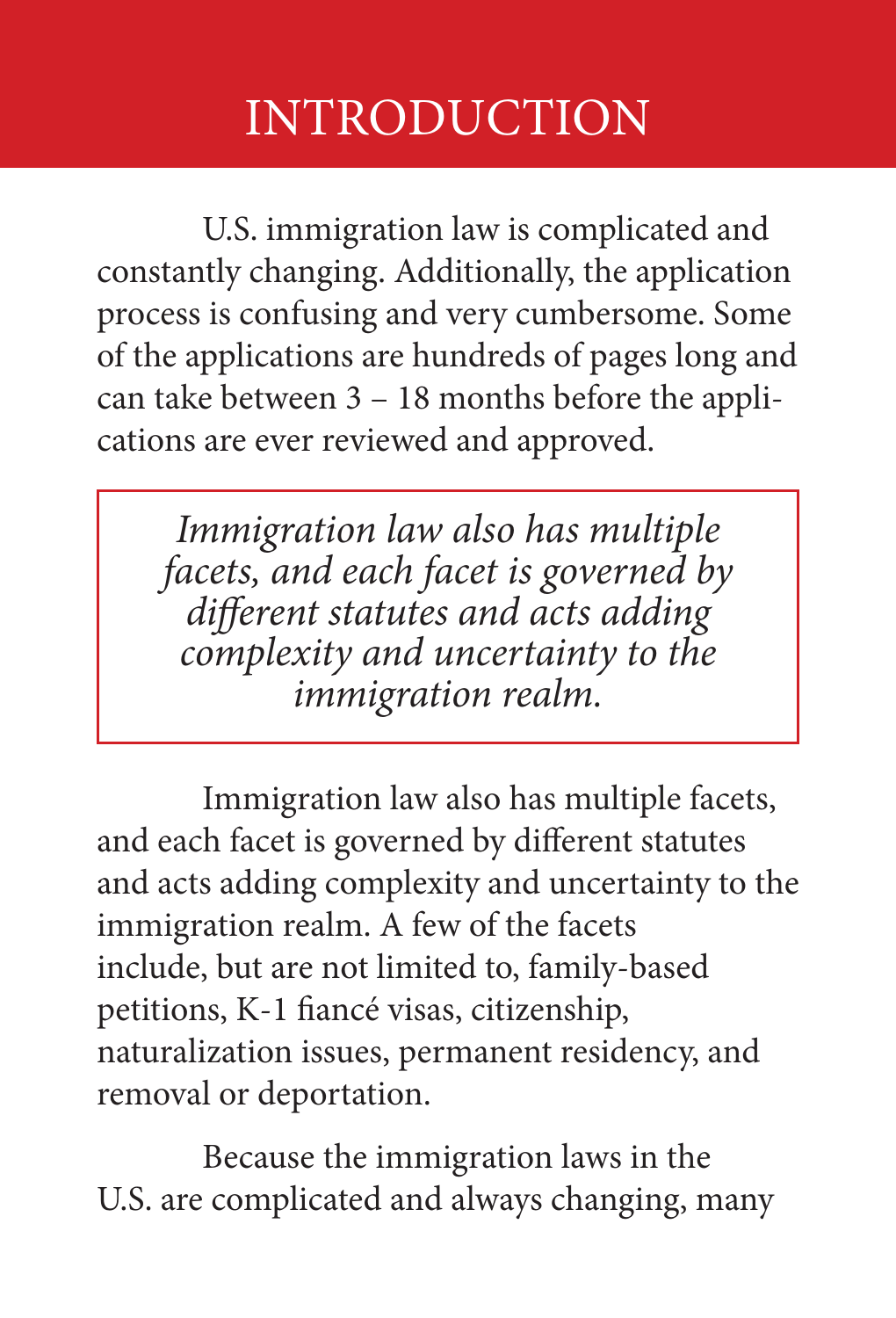people with immigration needs find it very helpful to have an experienced immigration attorney help them with their case. The paper work can be very overwhelming and frustrating. At Ritchie Reiersen Immigration Law, our team of immigration lawyers are experienced with all your immigration needs and ready to help.

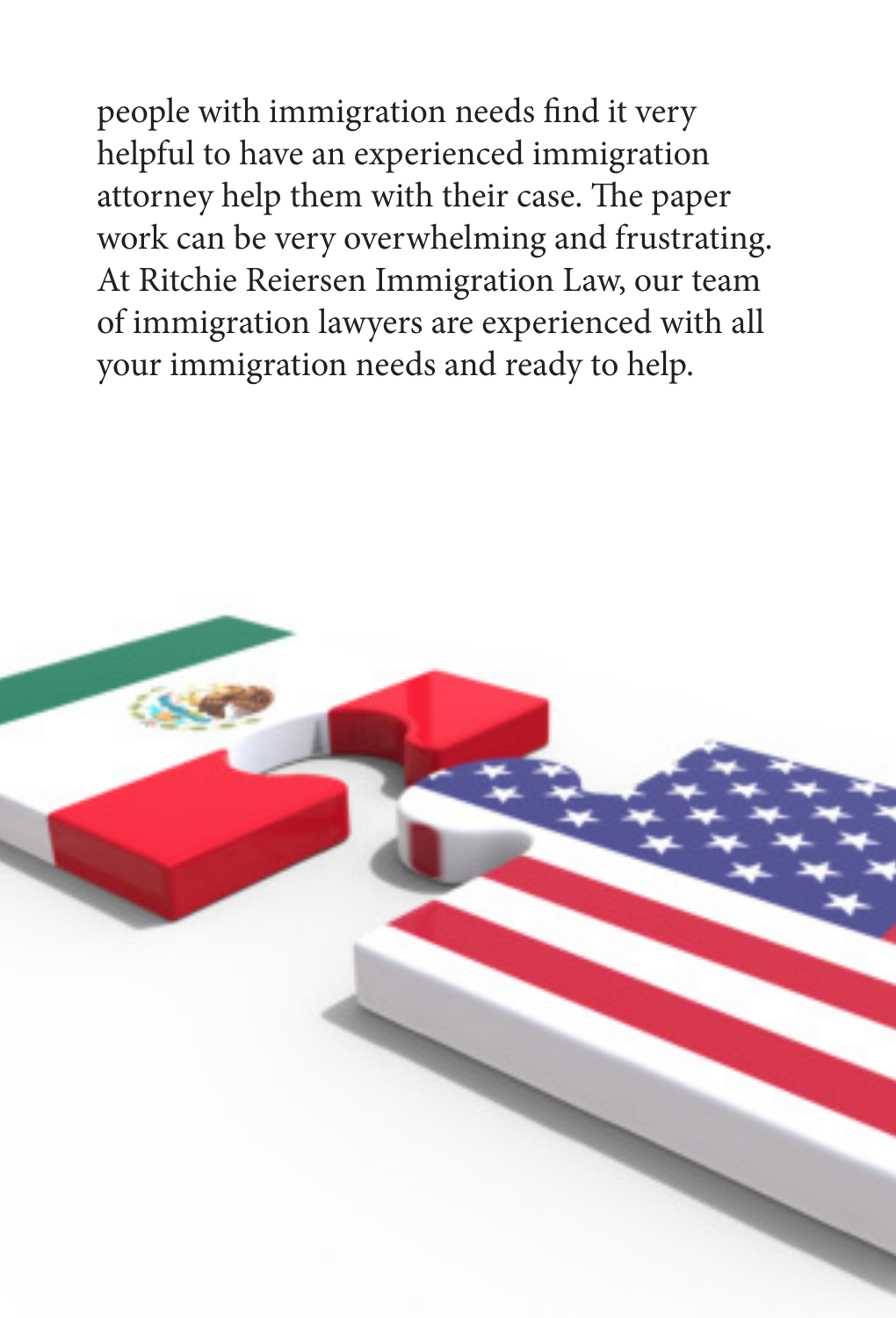#### CITIZENSHIP & NATURALIZATION

 Citizenship and naturalization questions can be complex, confusing and often very frustrating. It can be challenging to understand the regulations and requirements necessary to qualify for citizenship or naturalization. Typically, there are two primary ways to become a United States Citizen. The first is by birth. If someone is born in the United States, he or she automatically becomes a U.S. citizen. Likewise, if you are born outside of the United States, but you have a U.S. citizen parent, you likely qualify to be a U.S. citizen, depending on your parents' marital status and/or time living in the United States.

 The second way to become a citizen of the United States is through an immigration process known as naturalization. To qualify, you must previously be a permanent resident for at least three years, if you obtained your residency through marriage to a U.S. citizen, or five years, if you obtained it any other way. Permanent residency is commonly referred to as having a "green card," and is obtained through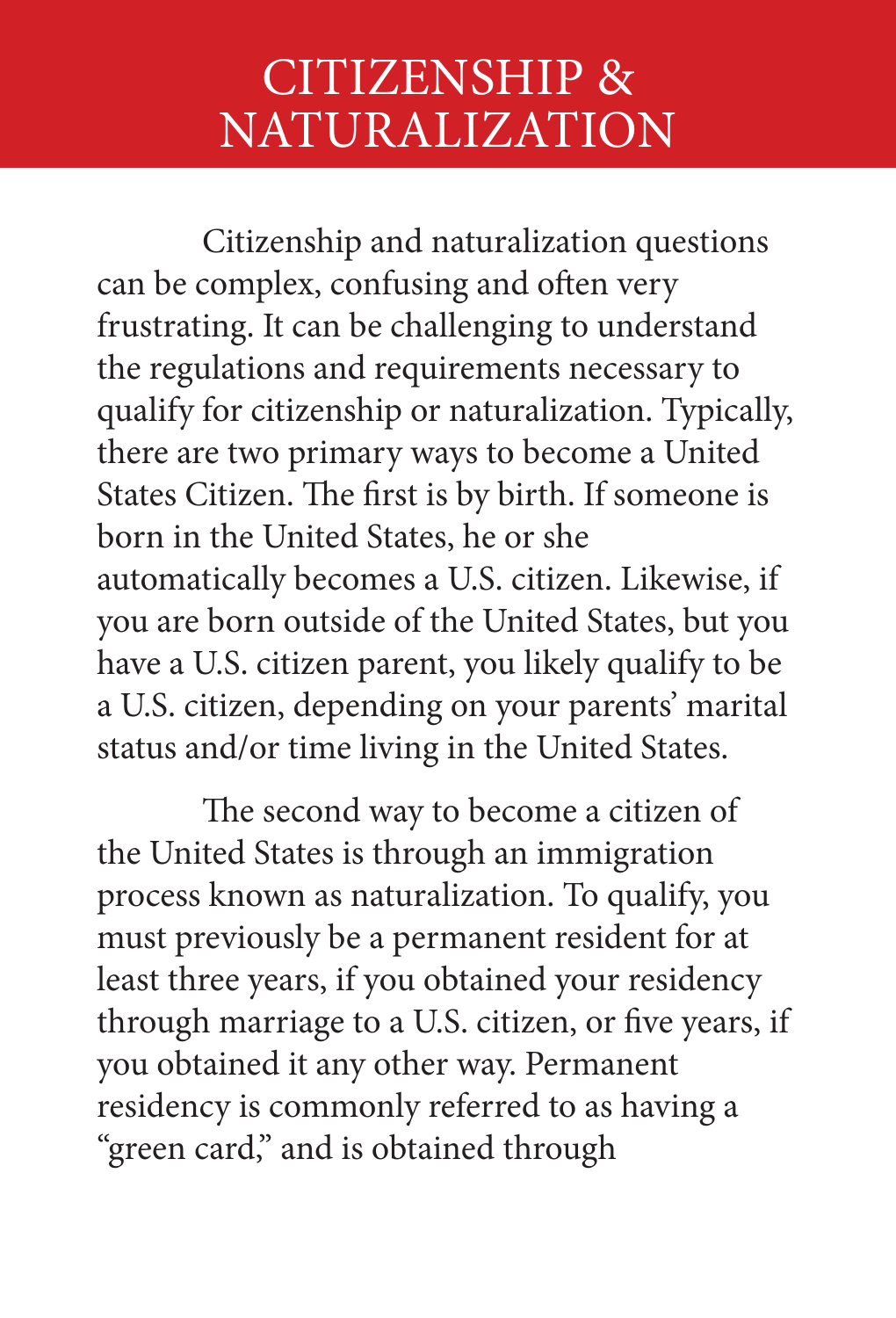a familial relationship with a U.S. Citizen or resident, through refugee/asylee status, by being the victim of a crime in the U.S., or through obtaining permission to be in the United States for employment. There are many requirements to become a naturalized U.S. citizen including the listed items below:

- 1. Be a lawful permanent resident of the United States for 5 years, or 3 years if married to a U.S. citizen (although there are certain exceptions to this requirement for persons who have honorable service in the U.S. Armed Forces);
- 2. Be physically present in the United States for over 50% of the required residency period;
- 3. Be a person of good moral character;
- 4. Take an oath of loyalty to the United States;
- 5. Be able to speak, read and write simple words and phrases in the English language (although there are certain exceptions to this rule); and
- 6. Pass a test on U.S. history and government.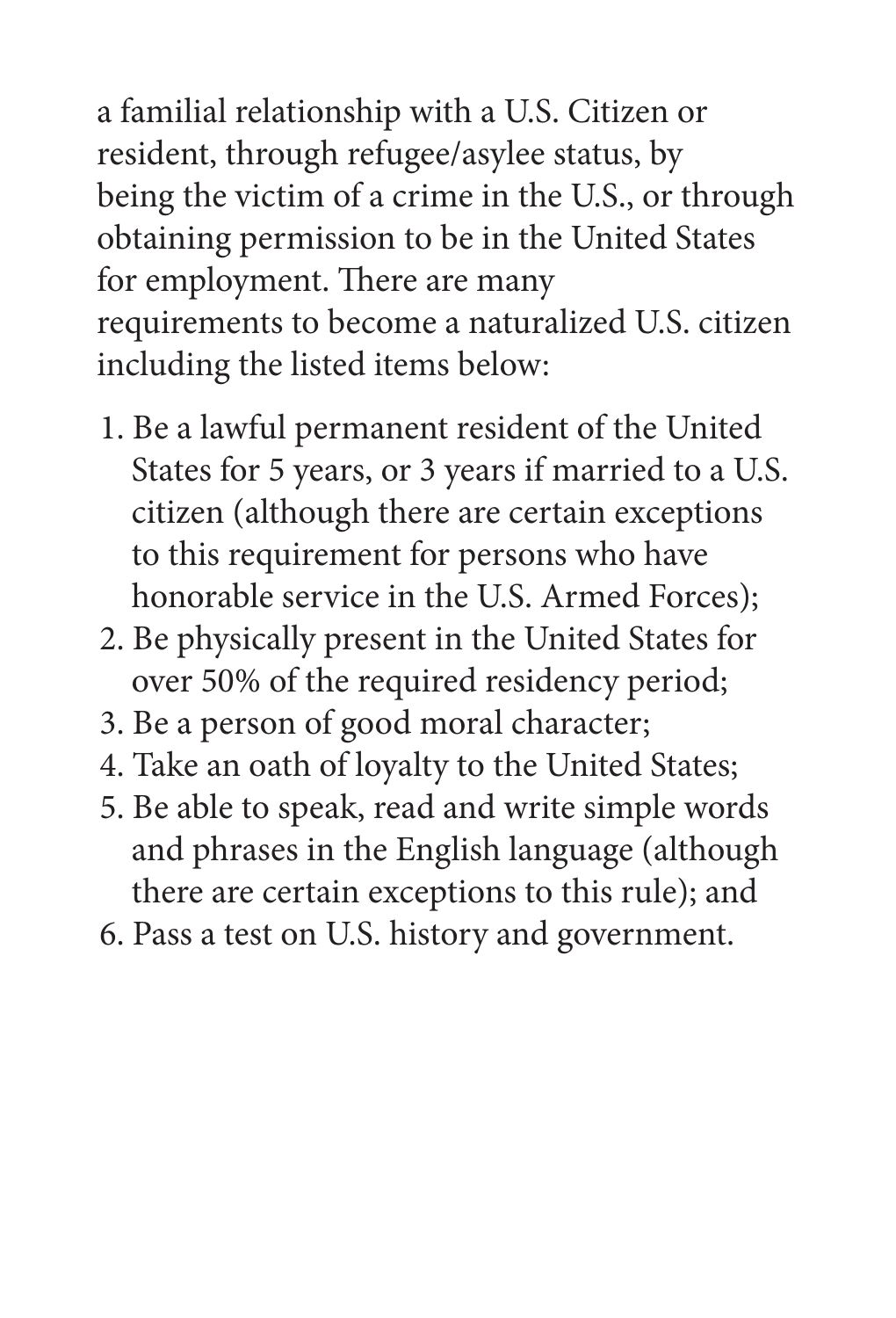#### FAMILY BASED IMMIGRATION

 If you have a family member who is either a resident or citizen of the United States, they may be able to help you with your immigration needs. There are two different types of family visa options. The first is an Immediate Relative Immigrant Visa and the second is a Family Preference Visa. Status and relationship of the family member in the United States determines which visa you may apply for and the steps you will need to take.

To qualify for an Immediate Relative Visa, you must be considered an immediate relative of a United States citizen.

 To qualify for an Immediate Relative Visa, you must be considered an immediate relative of a United States citizen. An Immediate Relative is defined as a spouse of a U.S. citizen, unmarried child of a U.S. citizen under the age of 21, or a parent of a U.S. citizen child who is over the age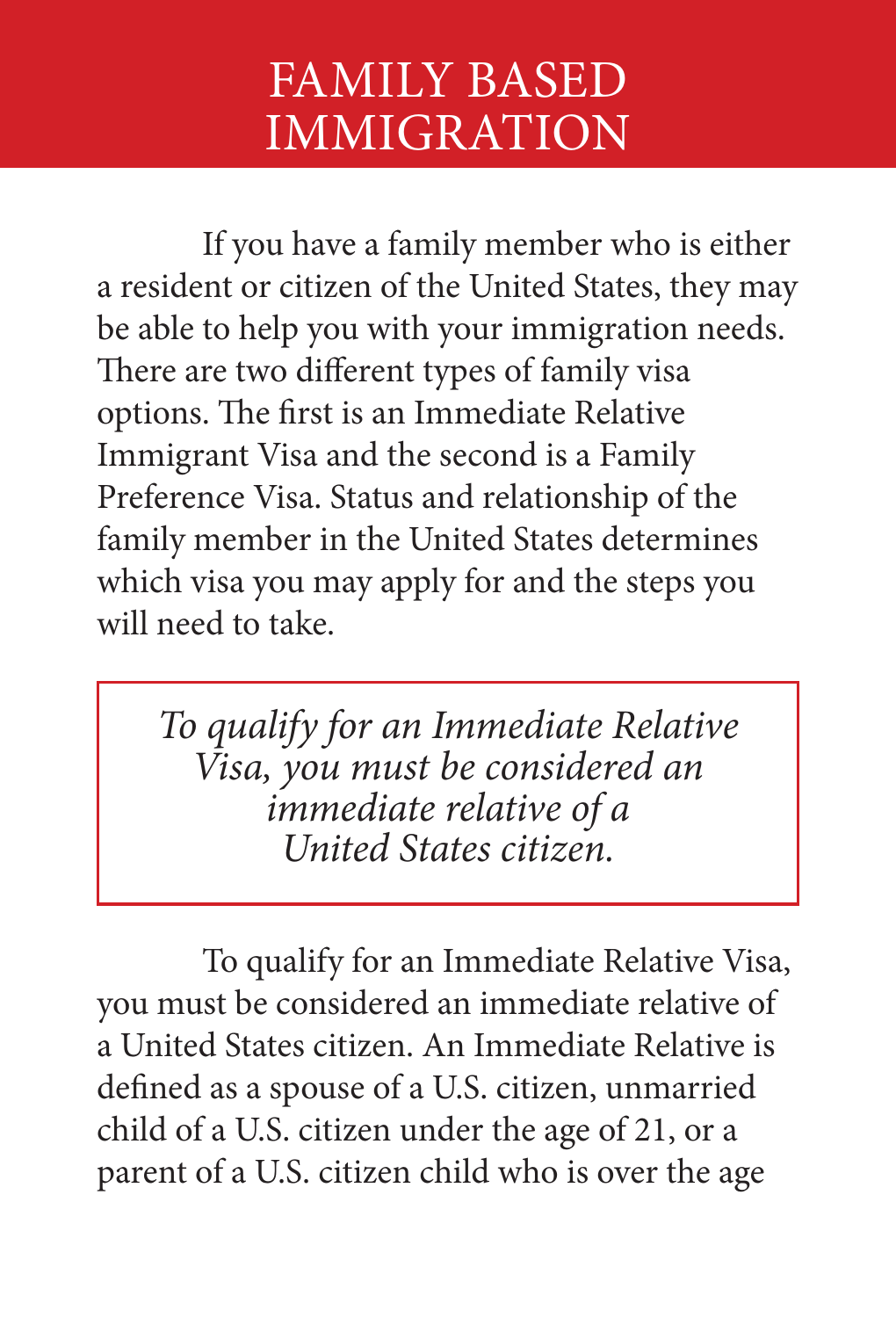of 21. Those who fall into the immediate relative category are given priority in the immigration process. There is an unlimited number of visas for immediate relatives, and therefore one does not have to wait for a visa number to become available.

 The Family Preference category allows both U.S. citizens and residents, or green card holders, to sponsor relatives not outlined in the immediate family parameters. Those available to be sponsored vary according to your status as either a citizen or a resident. The Family Preference category can have very significant wait times from 18 months up to 25 years.

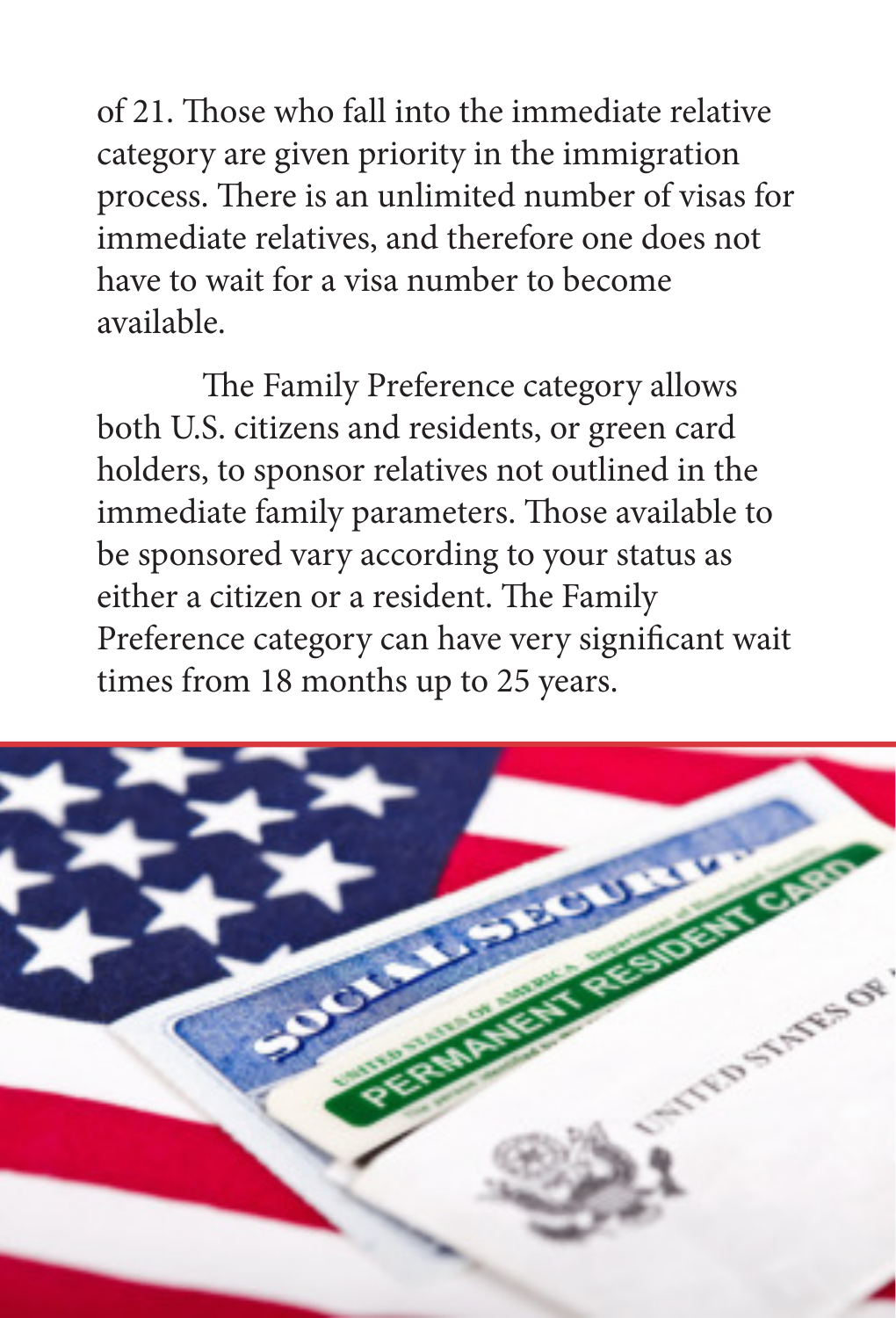#### VISAS

 There are over 180 different types of Visas in the United States. The most common ways to visit the United States are using an F-1, M-1, or J-1 temporary visa. The most common temporary work visas which allow you to obtain employment in the United States include E, H, L, and P visas.

> An Immigrant Visa is granted to someone who desires to live in the United States permanently.

 An Immigrant Visa is granted to someone who desires to live in the United States permanently. It is essential to determine your reason for coming to the United States and the period of time you plan to stay in order to ensure you apply for the correct visa. Non-immigrant Visas are also available for those who have permanent residency in another country but wish to visit or stay in the United States temporarily. These Non-immigrant Visas could also be available to individuals who have suffered as victims of crimes while living in the United States,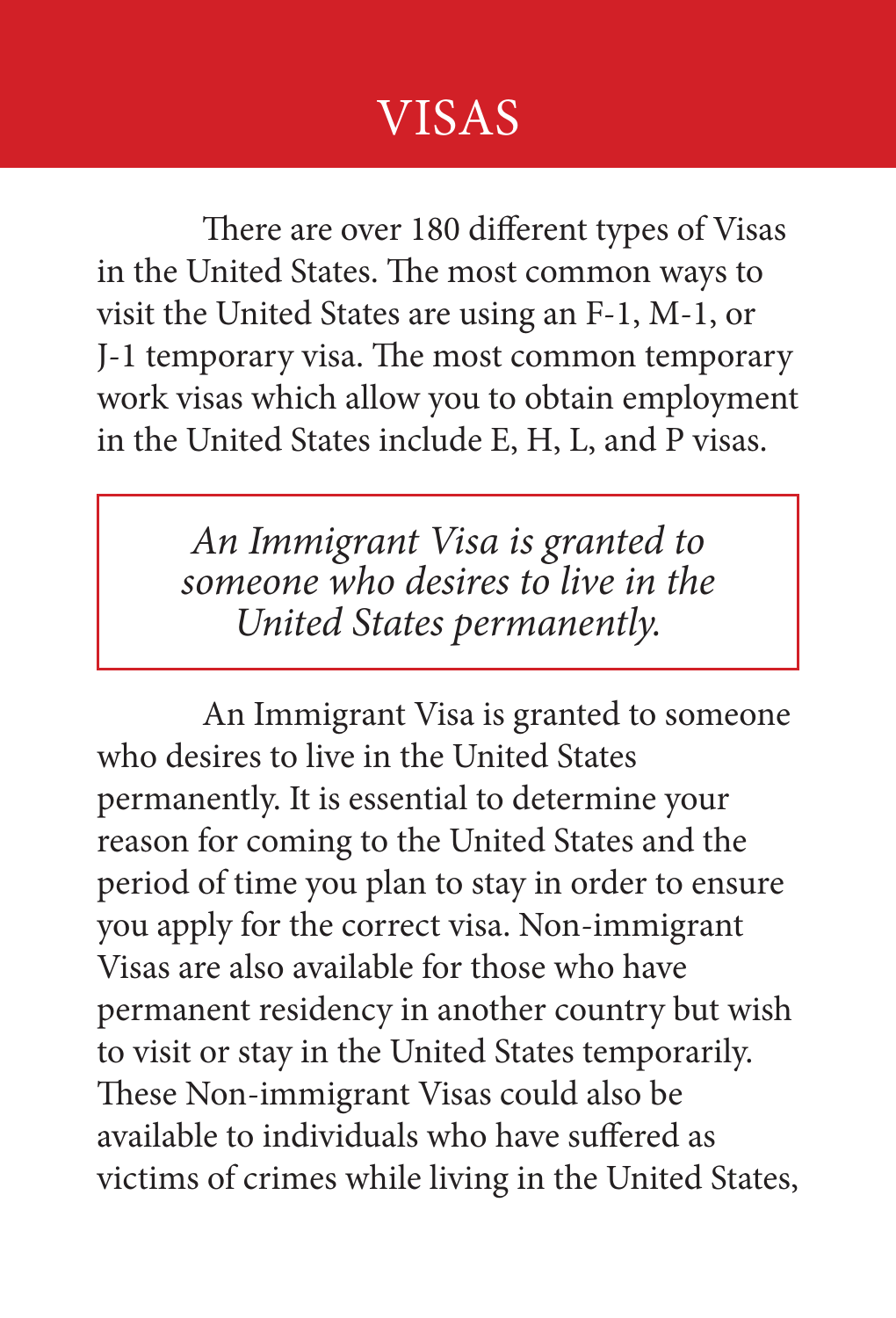regardless of their current immigration status.

 It can be complicated determining which visa is right for you or your loved one. Choosing the correct visa to apply for can help make the process much easier. There are a variety of visa options with varying requirements. Navigating those requirements can be confusing, but having an experienced immigration lawyer to help guide you through the immigration process can drastically increase your likelihood of achieving your goal of obtaining a visa.

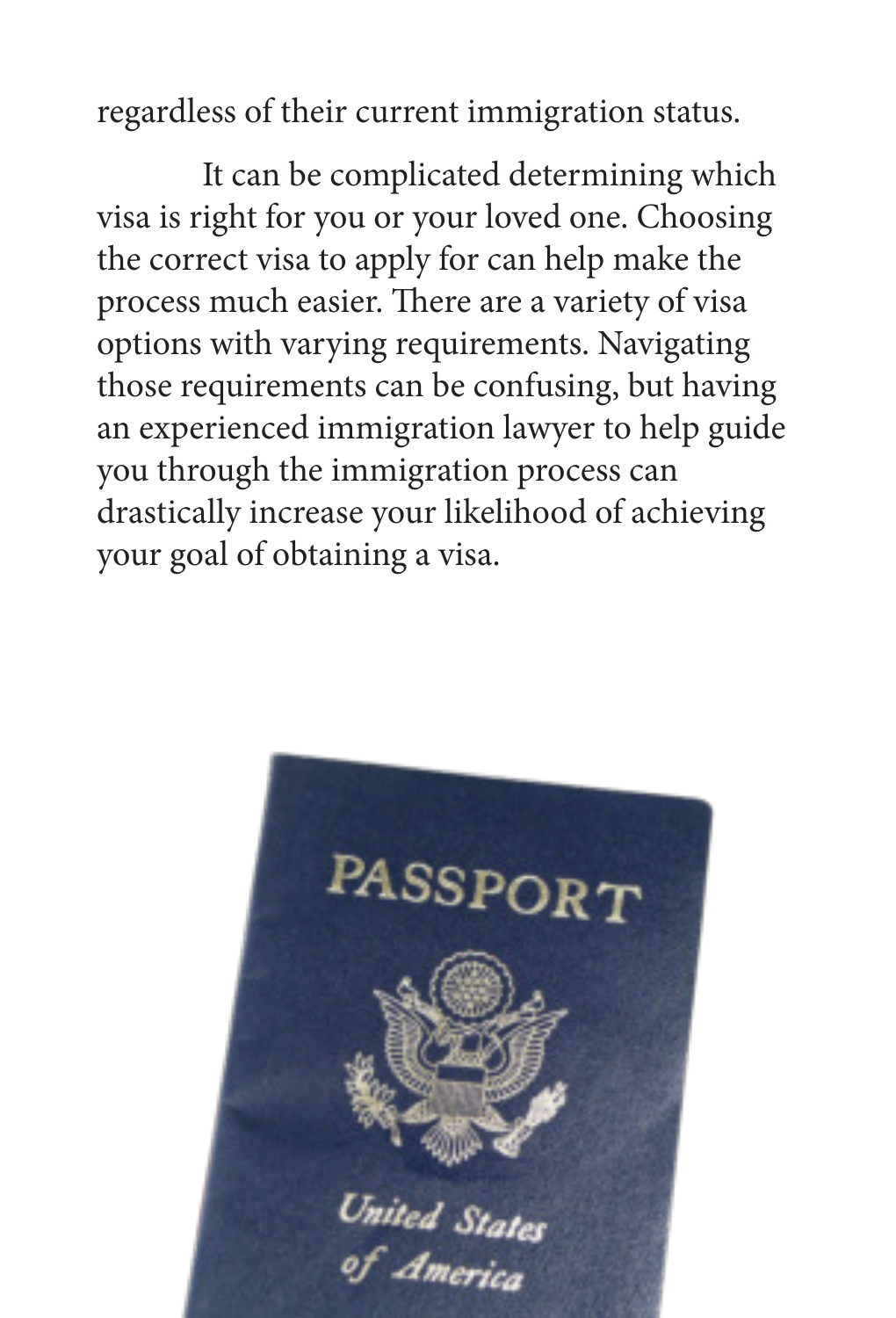#### GREEN CARDS

A permanent resident is limited to sponsoring only their spouse, minor children, & unmarried adult children.

 Most people obtain their Green Cards through either being sponsored by a family member or through their employment. A U.S. citizen may sponsor their spouse, minor children, adult children, parents or siblings. A permanent resident is limited to sponsoring only their spouse, minor children, and unmarried adult children.

 Immigrants can obtain their Green Card through an employment-based petition. In order for employers to obtain permission to solicit immigrant employees, the employer must provide proof that finding U.S. workers has been exhausted and was unfruitful. Once an employer has established the need for immigrant workers, those workers can begin the process of obtaining their green cards. Doing so allows you to work legally in the United States.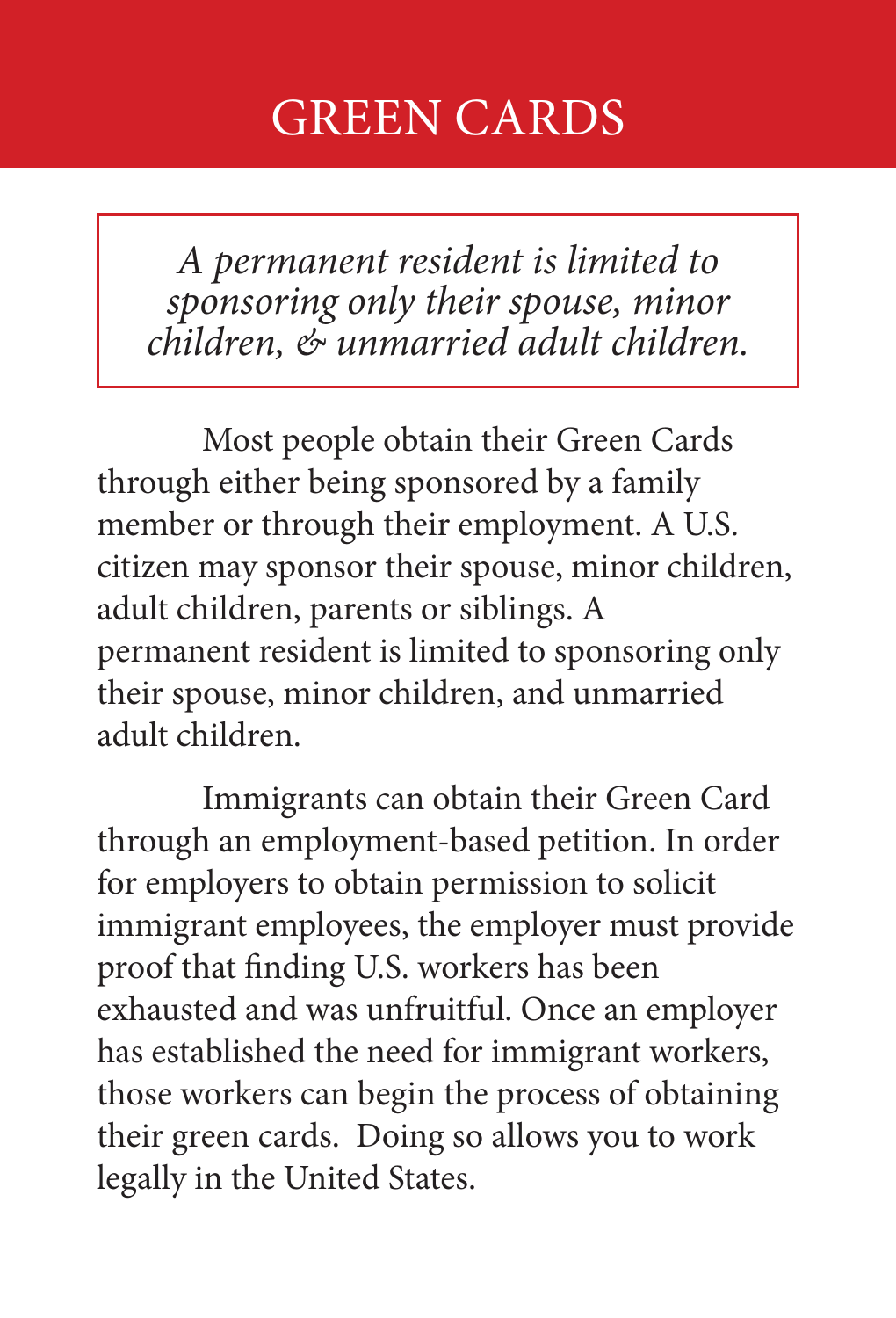Obtaining a green card for employment requires that you fall into one of four priority categories. These categories are determined based on characteristics such as your skill level, profession, and educational background. Due to the importance of an employer's sponsorship, it is vital to maintain a good working relationship with the employer. Some exceptions to the priority categories can be made for professionals whose job is in demand such as medical doctors. Exceptions may also be made for entrepreneurs whose business will potentially create more jobs in the United States.

It is vital to ensure you have the proper documents completed with the right information in order to properly petition for a green card.

 Determining the right family member or employer to sponsor you in coming to the United States can be difficult. In addition to choosing your sponsor, it can be challenging to navigate through the correct paperwork and immigration process. It is vital to ensure you have the proper documents completed with the right information in order to properly petition for a green card.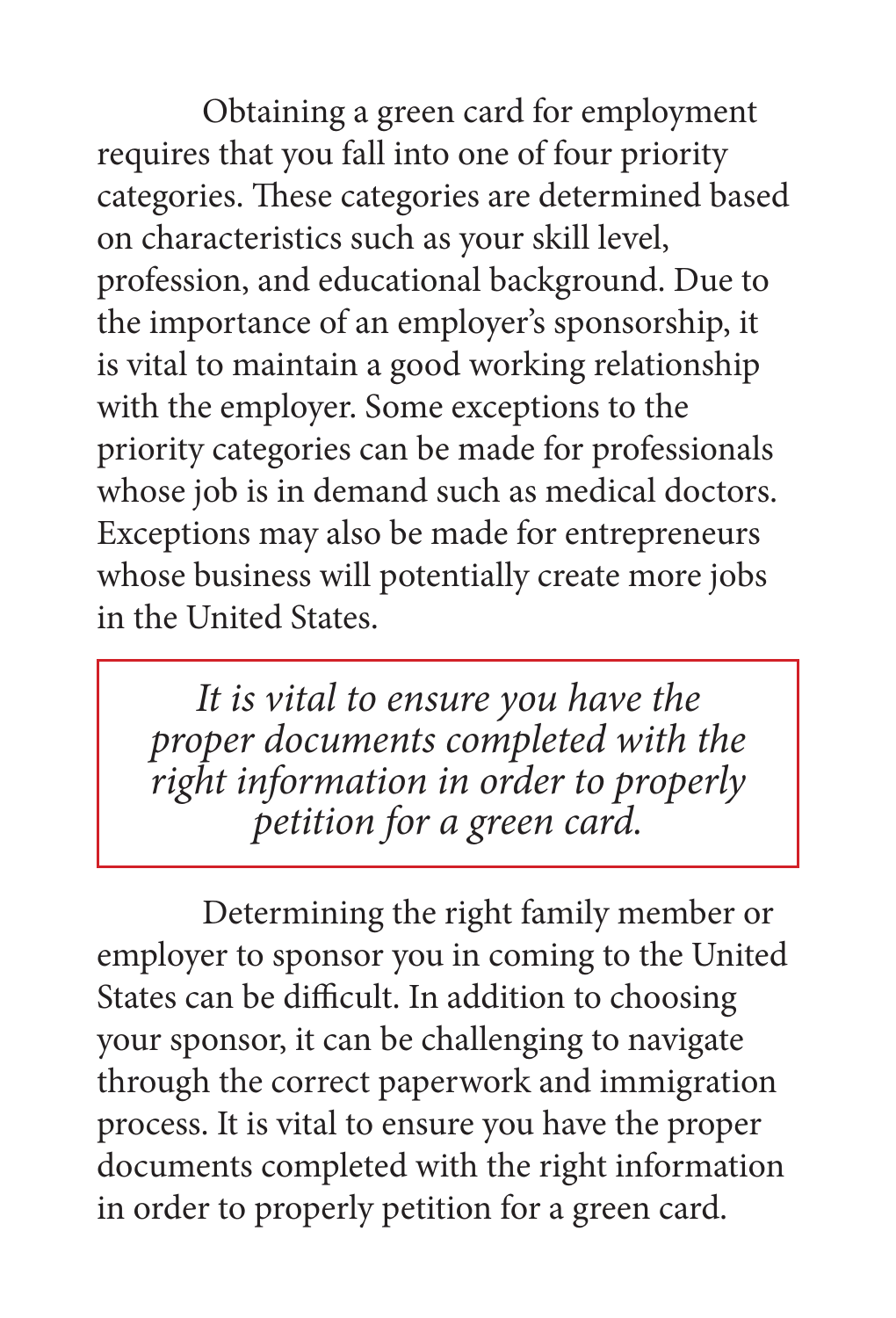#### DEPORTATION/REMOVAL

 There are several reasons one may be deported. Being in the U.S. without status, or committing a crime with status, can trigger the deportation process. If this applies to you or someone you know, you may be able to apply for defenses against deportation.

 A common defense against deportation is Cancellation of Removal. Eligibility for this relief varies according to your current status here in the United States. An immigration attorney can help you determine if this applies to you based on criteria such as your employment history, length of time living in the U.S., criminal background, military service, property or business ownership, and the level of hardship deportation could potentially bring upon your family.

 All those criteria are also affected by your status here in the United States. For those who have a green card (permanent residency), you must have had a continuous presence in the United States for a minimum of 7 years and have been permitted to live within the United States for 5 years. You cannot have prior convictions of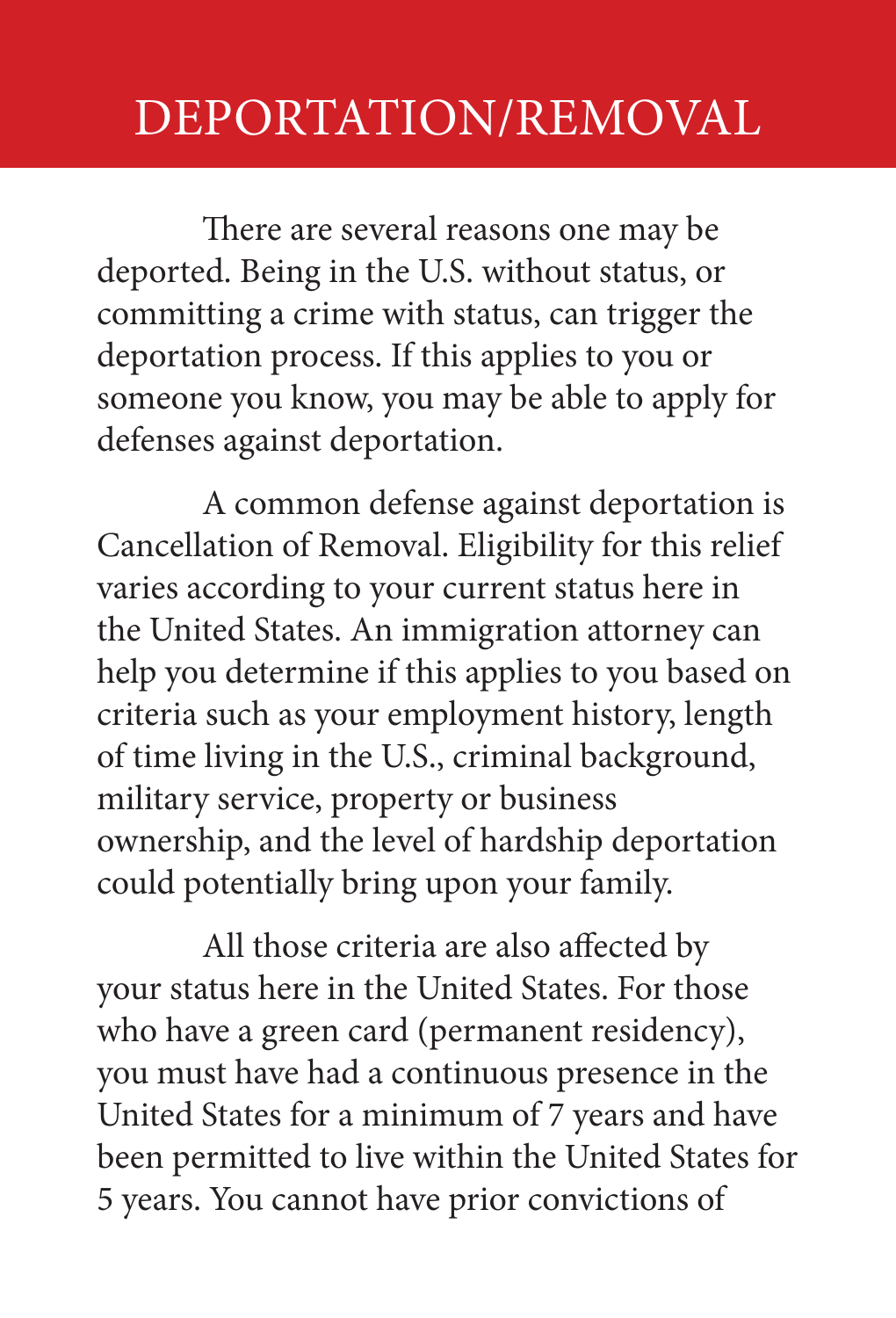aggravated felonies and warrant a favorable exercise of discretion.

 For those who do not have a green card, you must have had a continuous presence in the United States for a minimum of 10 years and have maintained good moral character for that time. Certain crimes can disqualify you from this relief. Additionally, perhaps most difficult of all, you must be able to prove extraordinary hardships that could be presented because of the deportation.

If you do have prior convictions, you are not necessarily disqualified for cancellation of removal.

 If you do have prior convictions, you are not necessarily disqualified for cancellation of removal. Green card holders may still be eligible if you can prove you have been rehabilitated and warrant favorable discretion. However, if you do not have a green card, some criminal convictions will disqualify you from a cancellation of removal request.

If you have already had an immigration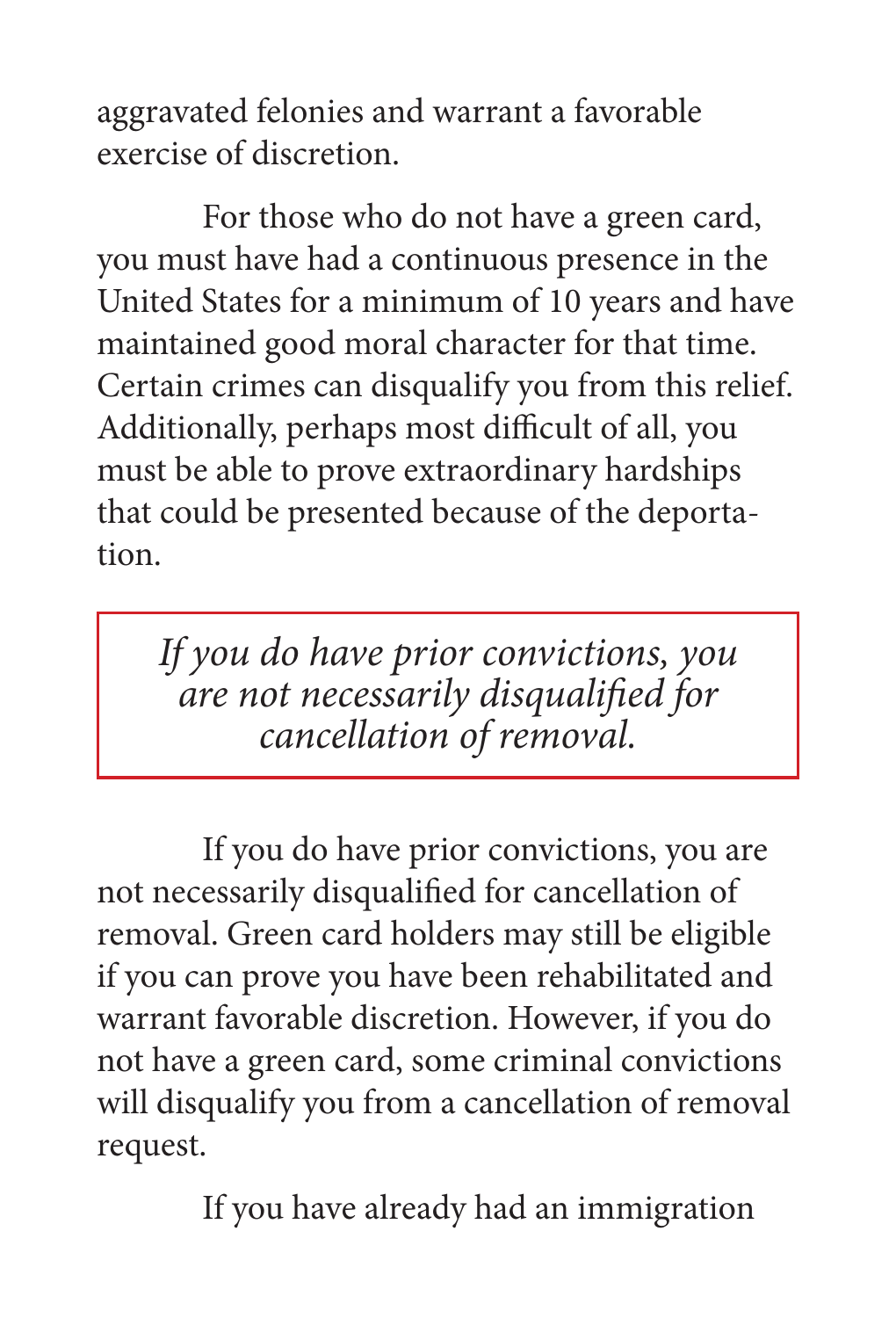hearing and are not satisfied with the outcome, you may be able to appeal the judge's decision. There are many time restraints on whether a person can appeal the judge's decision, and it is always a good idea to have an experienced immigration attorney assist you with your immigration appeal.

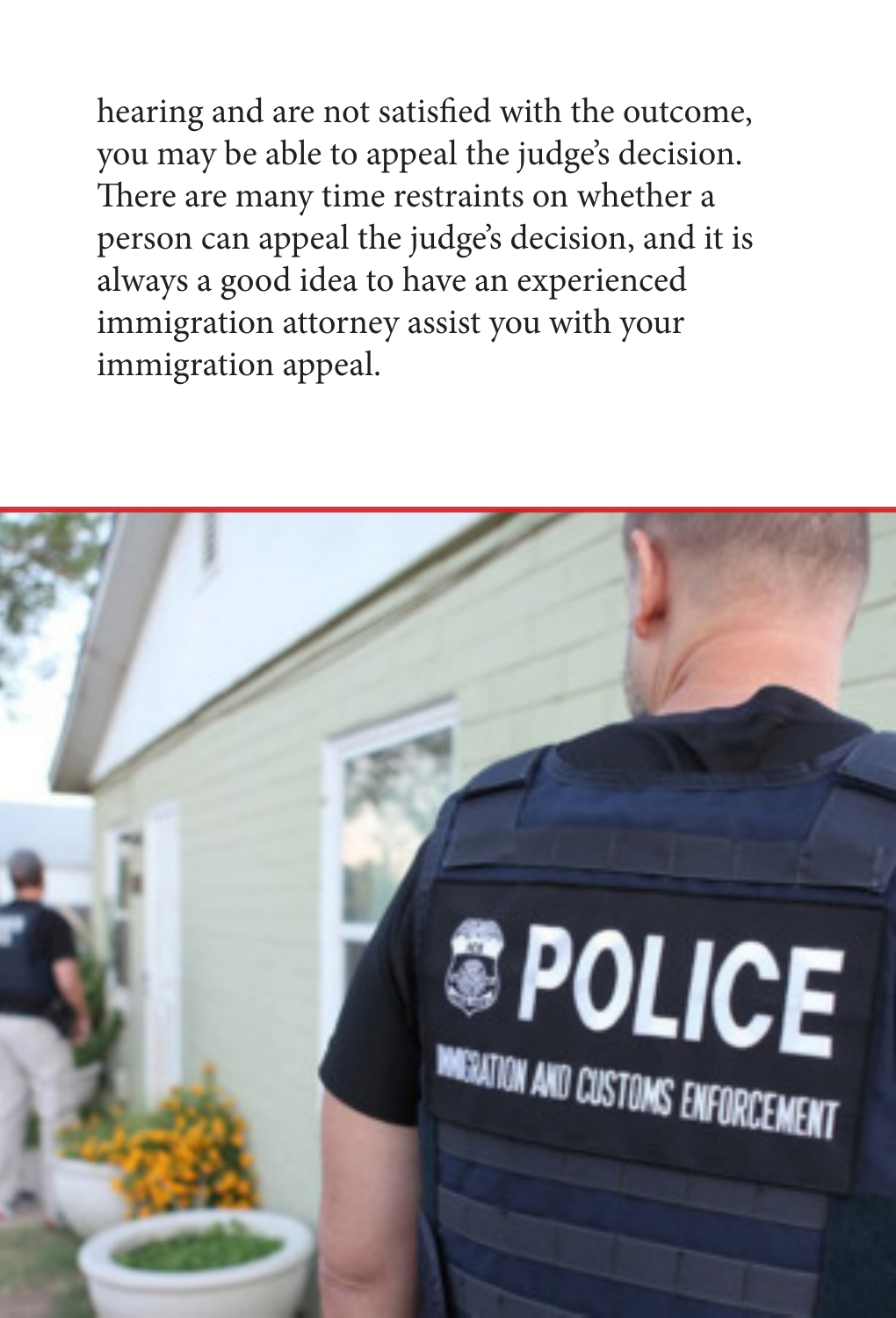# KNOW YOUR RIGHTS! IF ICE ARRESTS YOU:

**First, we want to clarify that the following information is information that is publicly available, and is not considered legal advice.**

- REMAIN SILENT DO NOT ANSWER ANY QUESTIONS.
- DO NOT SAY ANYTHING ABOUT WHERE YOU WERE BORN OR HOW YOU ENTERED THE UNITED STATES
- DO NOT SHOW ANY DOCUMENTS EXCEPT A LETTER/CARD FROM AN IMMIGRATION **ATTORNEY**
- • NEVER SHOW ANY FALSE DOCUMENTS OR MAKE ANY FALSE CLAIMS
- DO NOT SIGN ANYTHING WITHOUT FIRST TALKING TO AN IMMIGRATION ATTORNEY

**Please be informed that I am choosing to exercise my right to remain silent and the right to refuse to answer your questions. If I am detained, I request to contact an attorney immediately. I am also exercising my right to refuse to sign anything until I consult with my attorney.**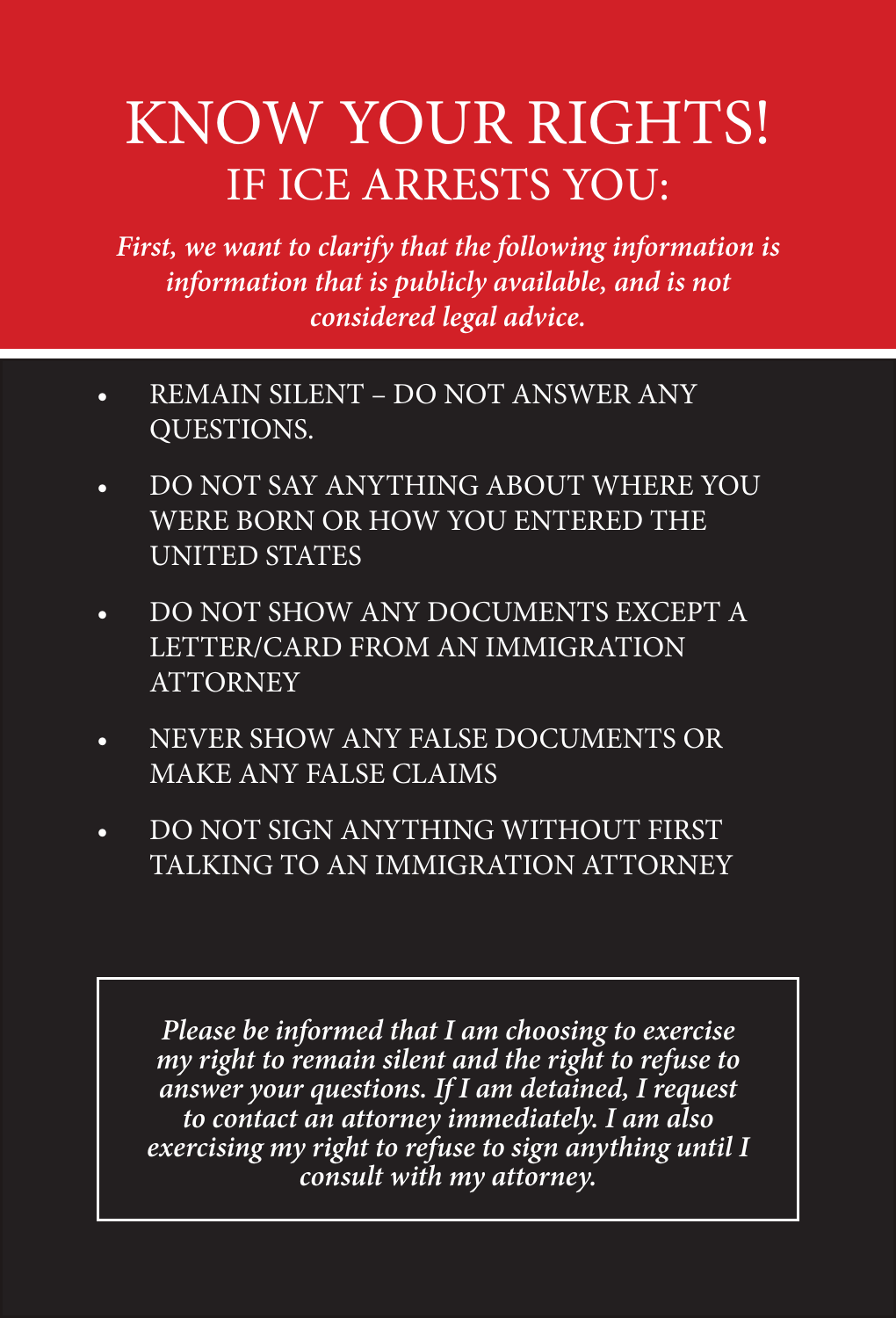# KNOW YOUR RIGHTS! IF ICE COMES TO YOUR HOME:

- ASK TO SEE A SEARCH WARRANT
- IF THE OFFICIAL DOES NOT HAVE ONE, DO NOT OPEN YOUR DOOR
- • DO NOT SIGN ANYTHING OR ANSWER ANY **OUESTIONS**
- DO NOT SHOW THE OFFICIALS ANY DOCU-MENTS UNLESS THE OFFICIALS HAVE A SEARCH WARRANT
- • DO NOT ALLOW THE OFFICALS TO ENTER YOUR HOME
- IF YOU ALLOW THEM IN, YOU LOSE SOME OF YOUR RIGHTS

#### IF ICE COMES TO YOUR PLACE OF EMPLOYMENT:

- DO NOT PANIC AND DO NOT RUN
- • DO NOT SAY ANYTHING ABOUT WHERE YOU WERE BORN OR HOW YOU ENTERED THE UNITED STATES
- • DO NOT SIGN ANYTHING WITHOUT TALKING TO AN IMMIGRATION ATTORNEY